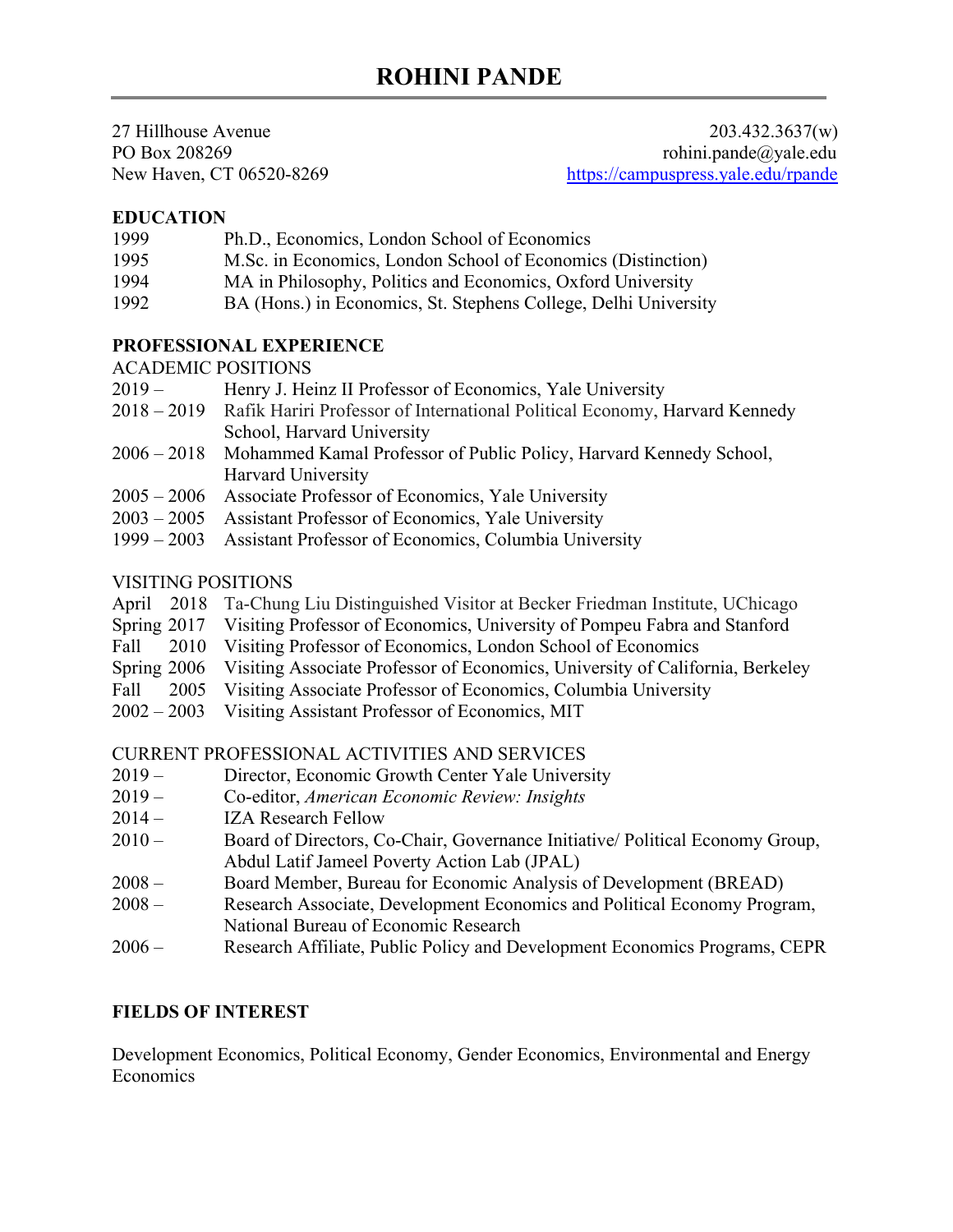### **AWARDS AND HONORS**

| 2022       | Elected member American Academy of Arts and Sciences                      |
|------------|---------------------------------------------------------------------------|
| 2021       | Fellow, Econometric Society                                               |
| 2018       | CSWEP: Carolyn Shaw Bell Award for furthering the status of women in the  |
|            | Economics profession                                                      |
| 2012       | Raymond Vernon Award for mentoring junior faculty, Harvard Kennedy School |
| 2008, 2009 | Lunch on the Dean, Harvard Kennedy School Teaching Award                  |
| 1998       | Wingate Scholarship; New Scholar, Public Policy Programme CEPR            |
| 1997       | Royal Economic Society Junior Research Fellowship                         |
| 1996       | Overseas Research Students Award, British Government                      |
|            |                                                                           |

1992 Rhodes Scholarship from India

### **SELECTED UNIVERSITY SERVICE**

- 2021 Yale Social Sciences Area Committee and Tenure Appointments Committee
- 2020 Faculty Subcommittee, President's Committee on Diversity, Inclusion and Belonging, Yale
- 2019 Board of Transitory Officers, Jackson Institute Yale
- 2019 2021 Chair, PhD Recruitment Committee Yale
- 2011 2019 Founder and Co-Director, Evidence for Policy Design (EPoD), Harvard Kennedy **School**
- 2012 2019 Area Chair for International Development, Harvard Kennedy School
- 2010 2015 HKS PhD Placement Officer
- 2015 2018 Faculty Advisory Committee for Harvard's Global Support Services
- 2012 2018 Harvard Population Center Steering Committee
- 2014 2015 HKS Dean Search Committee
- 2011 2015 Director, Governance Innovations for Sustainable Development, Sustainability Science Program, Harvard University
- 2007 2012 Harvard South Asia Initiative Steering Committee

# **EDITORIAL BOARDS**

- 2019 Co-editor, *American Economic Review: Insights*
- 2016 2019 Co-editor, *Review of Economics and Statistics*
- 2009 2012 Associate Editor, *Journal of Economic Perspectives*
- 2008 2013 Board of Editors, *American Economic Review*

### **JOURNAL PUBLICATIONS**

["If you compete with us, we shall not marry you": The \(Mary Paley and\) Alfred Marshall](https://cpb-us-w2.wpmucdn.com/campuspress.yale.edu/dist/7/2986/files/2021/11/Marshall2021-10.pdf)  [Lecture](https://cpb-us-w2.wpmucdn.com/campuspress.yale.edu/dist/7/2986/files/2021/11/Marshall2021-10.pdf) (with Helena Roy), NBER WP #29481 *Journal of European Economic Association* Dec 2021, 19(6)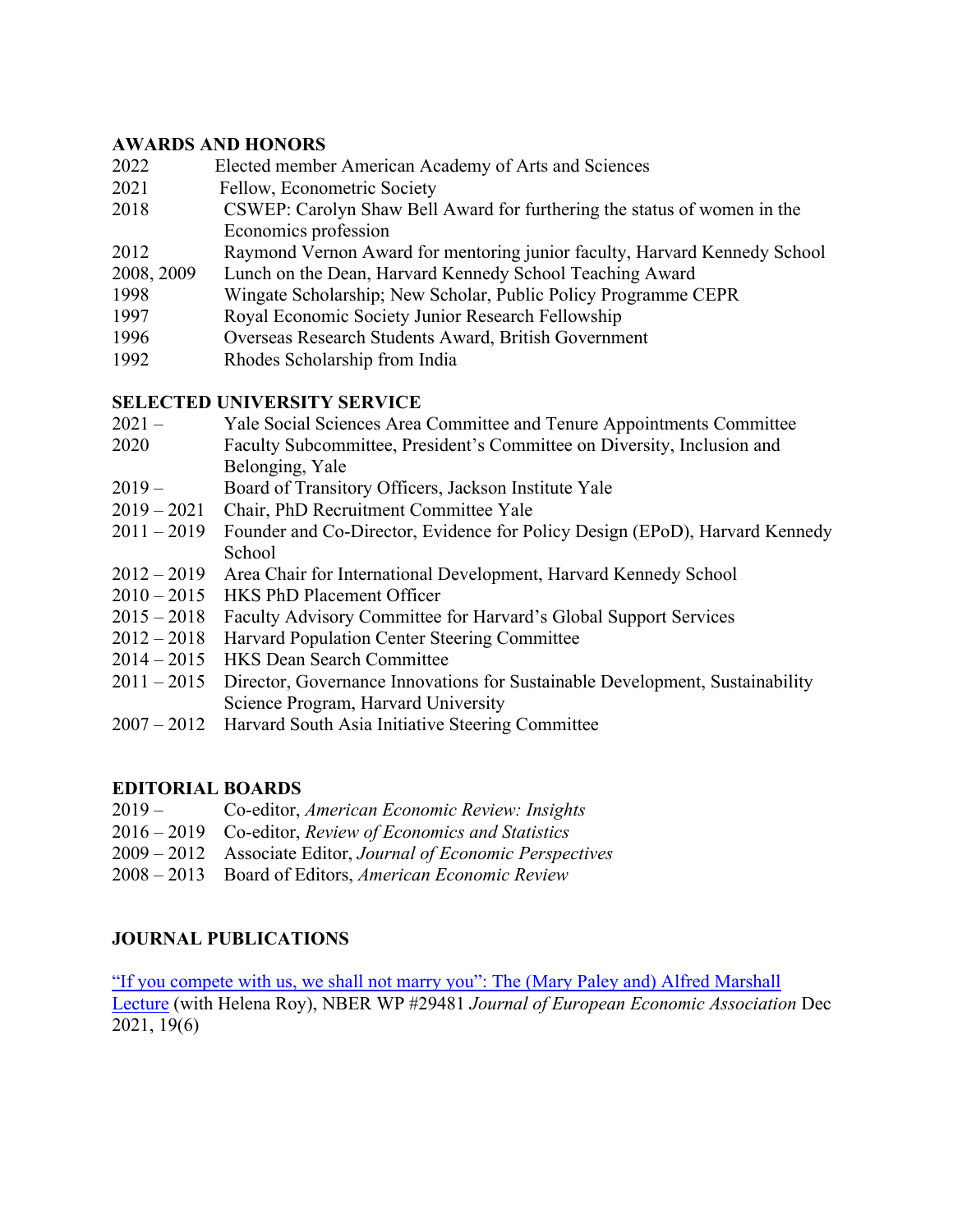["On Her Own Account: How Strengthening Women's Financial Control Impacts Labor Supply](https://cpb-us-w2.wpmucdn.com/campuspress.yale.edu/dist/7/2986/files/2021/02/z_FieldEtAl_FBA_Rev2_Websites.pdf)  [and Gender Norms."](https://cpb-us-w2.wpmucdn.com/campuspress.yale.edu/dist/7/2986/files/2021/02/z_FieldEtAl_FBA_Rev2_Websites.pdf) (with Erica Field, Natalia Rigol, Simone Schaner, and Charity Troyer Moore), NBER WP #26294. *American Economic Review,* 2021, 111 (7), pp. 2342-75

["Value for Money? Vote-Buying and Politician Accountability,](https://scholar.harvard.edu/files/rpande/files/value_for_money_sept26.pdf)" (with Jessica Leight, Dana Foarta and Laura Ralston), *Journal of Public Economics* October 2020.

["E-governance, Accountability, and Leakage in Public Programs: Experimental Evidence from a](https://www.nber.org/papers/w22803)  [Financial Management Reform in India,](https://www.nber.org/papers/w22803)" (with A. Banerjee, E.Duflo, C Imbert, and S. Mathew), NBER WP #22803. *American Economic Journal: Applied Economics*, October 2020

["Can Democracy Work for the Poor?,](https://campuspress.yale.edu/rpande/files/2020/09/1188.full_.pdf)" *Science* Sep 4 2020 Vol. 369, Issue 6508 pp 1188-1192

["Do dehydroepiandrosterone, progesterone, and testosterone influence women's depression and](https://reader.elsevier.com/reader/sd/pii/S0306453019300319?token=1A648E0306E0CC4FD7B6B0052499FB66F03AD4B17586F8203F7632F5E4341C15FDCFDC85C27A987620E6B5130B66EA56)  [anxiety levels? Evidence from hair-based hormonal measures of 2,105 rural Indian women,](https://reader.elsevier.com/reader/sd/pii/S0306453019300319?token=1A648E0306E0CC4FD7B6B0052499FB66F03AD4B17586F8203F7632F5E4341C15FDCFDC85C27A987620E6B5130B66EA56)" (with Walther, A., Tsao C., Kirschbaum C., Field E., Berkman L.), *Psychoneuroendocrinology,* July 2019

["Household Matters: Revisiting the Returns to Capital among Female Micro-entrepreneurs,](https://www.aeaweb.org/articles?id=10.1257/aeri.20180444&&from=f)" (with Arielle Bernhardt, Erica Field, Natalia Rigol), *American Economic Review: Insights,* September 2019.

["Ending Global Poverty: Why Money Isn't Enough,](https://cpb-us-w2.wpmucdn.com/campuspress.yale.edu/dist/7/2986/files/2019/06/JEP-2018_Ending-Global-Poverty_Page-Pande.pdf)" (with Lucy Page), *Journal of Economic Perspectives*: 2018, 32(4): 173-200.

["The Value of Regulatory Discretion: Estimates from Environmental Inspections in India,](https://www.econometricsociety.org/publications/econometrica/2018/11/01/value-regulatory-discretion-estimates-environmental-inspections)" (with Esther Duflo, Michael Greenstone, and Nicholas Ryan), *Econometrica,* 2018, 86(6): 2123-2160*.*

["Why Are Indian Children so Short? The Role of Birth Order and Son Preference,](https://www.aeaweb.org/articles?id=10.1257/aer.20151282)" (with Seema Jayachandran), *American Economic Review*, 2017, 107(9): 2600-2629.

["Moving to Opportunity or Isolation? Network Effects of a Randomized Housing Lottery in](https://www.aeaweb.org/articles?id=10.1257/app.20150397)  [Urban India,](https://www.aeaweb.org/articles?id=10.1257/app.20150397)" (with Sharon Barnhardt and Erica Field), *American Economic Journal: Applied Economics,* 2017, 9(1): 1-32 [Lead Article].

["Can Electronic Procurement Improve Infrastructure Provision? Evidence from Public Works in](https://www.aeaweb.org/articles?id=10.1257/pol.20140258)  [India and Indonesia,](https://www.aeaweb.org/articles?id=10.1257/pol.20140258)" (with Sean Lewis-Faupel, Yusuf Neggers and Ben Olken), *American Economic Journal: Economic Policy*, August 2016, 8(3): 258-283.

["Friendship at Work: Can Peer Effects](https://www.aeaweb.org/articles?id=10.1257/pol.20140215) Catalyze Female Entrepreneurship?" (with Erica Field, Seema Jayachandran and Natalia Rigol), *American Economic Journal: Economic Policy,* May 2016, 8(2): 125-153.

["The Long-Run Impact of Land Regulation: Evidence from Tenancy Reform in India,](https://www.sciencedirect.com/science/article/pii/S0304387815000929)" (with Timothy Besley, Jessica Leight, Vijayendra Rao), *Journal of Development Economics,* 2016, 118(1): 72-87.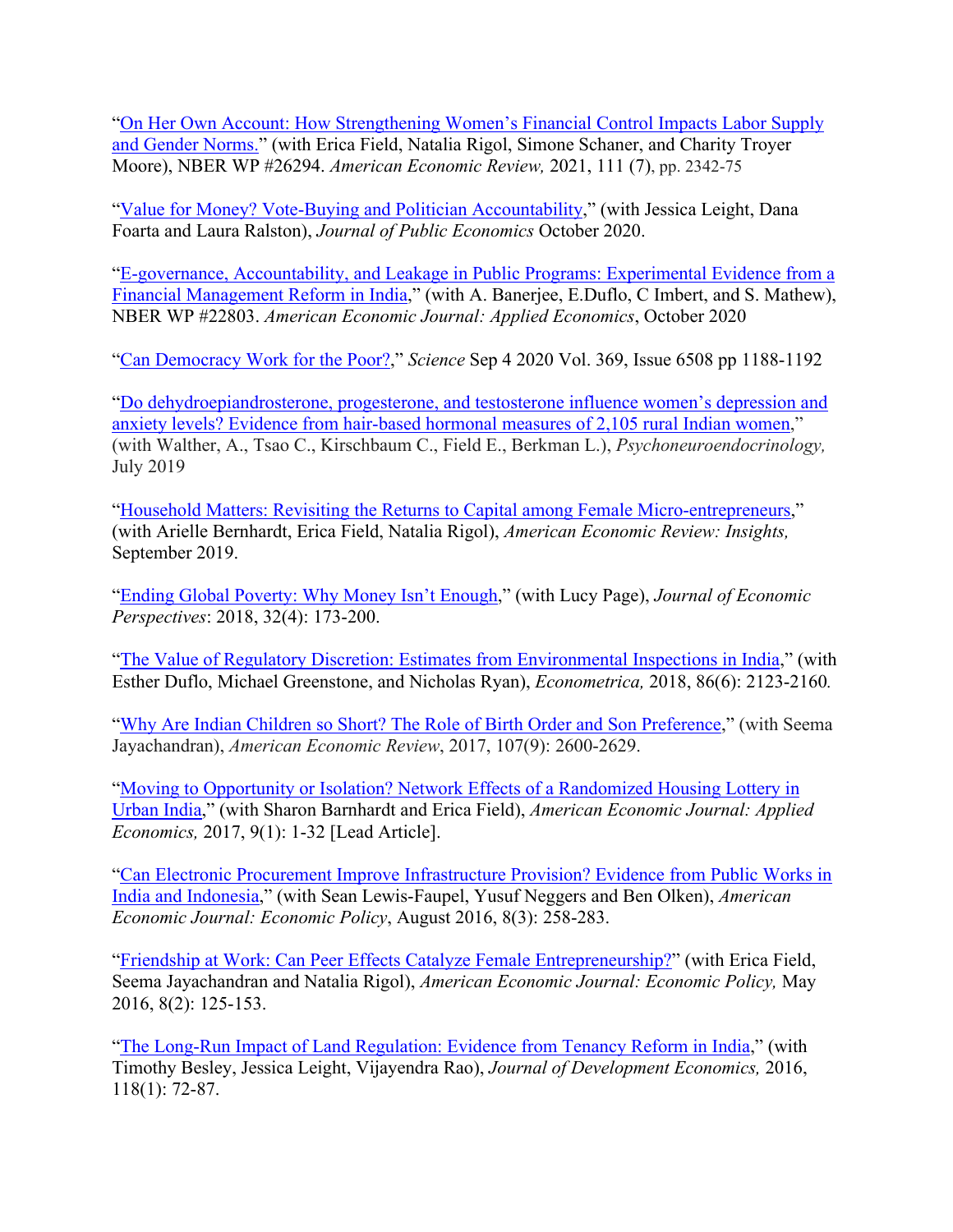["Do Group Dynamics Influence Social Capital Gains among Microfinance Clients? Evidence](https://onlinelibrary.wiley.com/doi/full/10.1002/pam.21790)  [from a Randomized Experiment in Urban India,](https://onlinelibrary.wiley.com/doi/full/10.1002/pam.21790)" (with Ben Feigenberg, Erica Field, Natalia Rigol, Shayak Sarkar), *Journal of Policy Analysis and Management,*August 2014, 33(4): 932-49*.* 

["Are Poor Voters Indifferent to Whether Elected Leaders are Criminal or Corrupt? A Vignette](https://wcfia.harvard.edu/publications/are-poor-voters-indifferent-whether-elected-leaders-are-criminal-or-corrupt)  [Experiment in Rural India,](https://wcfia.harvard.edu/publications/are-poor-voters-indifferent-whether-elected-leaders-are-criminal-or-corrupt)" (with Abhijit Banerjee, Donald P. Green, and Jeffrey McManus), *Political Communication*s, July-September 2014, 31(3): 391-407.

["The Economic Returns to Social Interaction: Experimental Evidence from Microfinance,](https://www.jstor.org/stable/43551564?seq=1#metadata_info_tab_contents)" (with Benjamin Feigenberg and Erica Field), *Review of Economic Studies,* April 2013, 80(4): 1459-83.

["Truth Telling by Third Party Auditors and the Response of Polluting Firms: Experimental](https://academic.oup.com/qje/article/128/4/1499/1850465?searchresult=1)  [Evidence from India,](https://academic.oup.com/qje/article/128/4/1499/1850465?searchresult=1)" (with Esther Duflo, Michael Greenstone and Nicholas Ryan), *Quarterly Journal of Economics,* 2013, 28(4): 1449-1498. Selected as Editor's Choice article.

["Does the Classic Microfinance Model Discourage Entrepreneurship Among the Poor?](https://www.aeaweb.org/articles?id=10.1257/aer.103.6.2196)  [Experimental Evidence from India,](https://www.aeaweb.org/articles?id=10.1257/aer.103.6.2196)" (with Erica Field, John Papp and Natalia Rigol), *American Economic Review*, October 2013, 103(6): 2196-2226.

["Repayment Flexibility Can Reduce Financial Stress: Experimental Evidence from Microfinance](https://journals.plos.org/plosone/article?id=10.1371/journal.pone.0045679)  [in India,](https://journals.plos.org/plosone/article?id=10.1371/journal.pone.0045679)" (with Erica Field, John Papp, Y. Jeanette Park), *PLoS ONE,* Sept 2012, 7(9): e45679.

["Just Rewards? Local Politics and Public Resource Allocation in South India,](https://elibrary.worldbank.org/doi/abs/10.1093/wber/lhr039)" (with Timothy Besley and Vijayendra Rao), *World Bank Economic Review*, June 2012, 26(2): 191-216.

["Female Leadership Raises Aspirations and Educational Attainment for Girls: A Policy](http://science.sciencemag.org/content/335/6068/582)  [Experiment in India,](http://science.sciencemag.org/content/335/6068/582)" (with Lori Beaman, Esther Duflo and Petia Topalova), *Science,* February 2012, 335(6068): 582-586.

["Powerful Women: Does Exposure Reduce Prejudice?](https://academic.oup.com/qje/article/124/4/1497/1917190)" (with Lori Beaman, Raghabendra Chattopadhyay, Esther Duflo and Petia Topalova), *Quarterly Journal of Economics*, November 2009, 124(4): 1497-1540.

["Coordinating Development: Can Income-based Incentive Schemes Eliminate Pareto Inferior](https://www.sciencedirect.com/science/article/pii/S0304387806001386)  [Equilibria?](https://www.sciencedirect.com/science/article/pii/S0304387806001386)" (with Philip Bond), *Journal of Development Economics*, July 2007, 83: 368-391.

["Dams,](https://academic.oup.com/qje/article/122/2/601/1942102)" (with Esther Duflo), *Quarterly Journal of Economics*, May 2007, 122(2): 601-646.

["Profits and Politics: Coordinating Technology Adoption in Agriculture,](https://www.sciencedirect.com/science/article/pii/S0304387806000654)" *Journal of Development Economics*, 2006, 81(2): 299-315.

["Can Rural Banks Reduce Poverty? Evidence from the Indian Social Banking Experiment,](https://www.aeaweb.org/articles?id=10.1257/0002828054201242)" (with Robin Burgess), *American Economic Review*, June 2005, 95(3): 780-795.

["Unmarried Parenthood and Redistributive Politics,](https://www.jstor.org/stable/40004944?seq=1#metadata_info_tab_contents)" (with Lena Edlund and Laila Haider), *Journal of European Economic Association*, March 2005, 3(1): 95-119.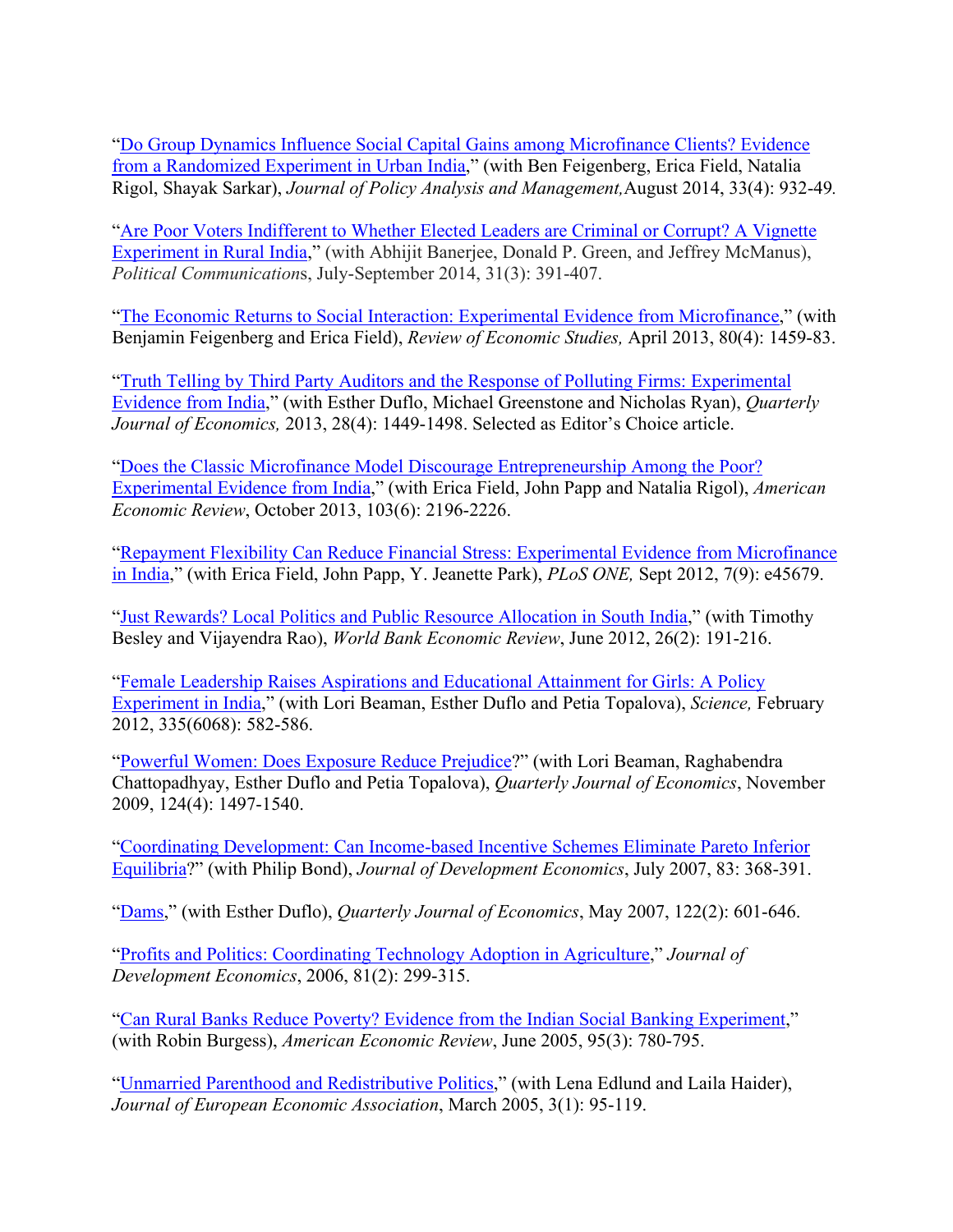["Can Mandated Political Representation Provide Disadvantaged Minorities Policy Influence?](https://www.aeaweb.org/articles?id=10.1257/000282803769206232)  [Theory and Evidence from India,](https://www.aeaweb.org/articles?id=10.1257/000282803769206232)" *American Economic Review*, September 2003, 93(4): 1132- 1151.

["Why Have Women Become Left-Wing? The Political Gender Gap and the Decline in](https://academic.oup.com/qje/article/117/3/917/1933043?searchresult=1)  [Marriage,](https://academic.oup.com/qje/article/117/3/917/1933043?searchresult=1)" (with Lena Edlund), *Quarterly Journal of Economics*, August 2002, 117(3): 917-961.

### **WORKING PAPERS**

"Public Information is an Incentive for Politicians: Experimental Evidence from Delhi Elections," (with Abhijit Banerjee, Nils Enevoldsen, and Michael Walton). April 2020, NBER WP #26925. *Revise and Resubmit, AEJ: Applied Economics*

Investing in the Next Generation: The Long-Run Impacts of a Liquidity Shock (with Patrick Agte, Arielle Bernhardt, Erica Field and Natalia Rigol) March 2022 NBER WP #29816

[Understanding Rural Households' Time Use in a Developing Setting: Validating a Low-Cost](https://drive.google.com/file/d/1-EgdfwXyW7FXc2UXAXDINIrJfo_V_z3Q/view?usp=sharing)  [Time Use Module"](https://drive.google.com/file/d/1-EgdfwXyW7FXc2UXAXDINIrJfo_V_z3Q/view?usp=sharing) (with Erica Field, Rohini Pande, Natalia Rigol, Elena Stacy, and Charity Troyer Moore). January 2022, NBER WP # 29671

Indian Female Migrants Face Greater Barriers to Post-Covid Recovery than Males: Evidence from a Panel Study" (with Jenna Allard, Maulik Jagnani, Yusuf Neggers, Simone Schaner, and Charity Troyer Moore). April 2022

Rural Banks Can Reduce Poverty: Experimental Evidence from 870 Indian Villages (with Giorgia Barboni and Erica Field).

Does Revolution Work? Evidence from the Birth of Nepal's Federal Democracy (with Bhishma Bhusal, Michael Callen, Saad Gulzar and Soledad Artiz Prillaman)

Updating the State: Information Acquisition Costs and Public Benefit Delivery, with Eric Dodge, Yusuf Neggers and Charity Troyer Moore

"Do Informed Voters Make Better Choices? Experimental Evidence from Urban India," (with Abhijit Banerjee, Selvan Kumar, and Felix Su), Under revision.

"Parochial Politics: Ethnic Preferences and Politician Corruption," (with Abhijit Banerjee), Under revision.

# **OVERVIEW ARTICLES AND BOOK CHAPTERS**

["Growing Pains: A Comment on "Converging to Convergence""](https://www.nber.org/system/files/working_papers/w29046/w29046.pdf), (with Nils Enevoldsen) 36<sup>th</sup> NBER Macro Annual 2021, NBER WP #29046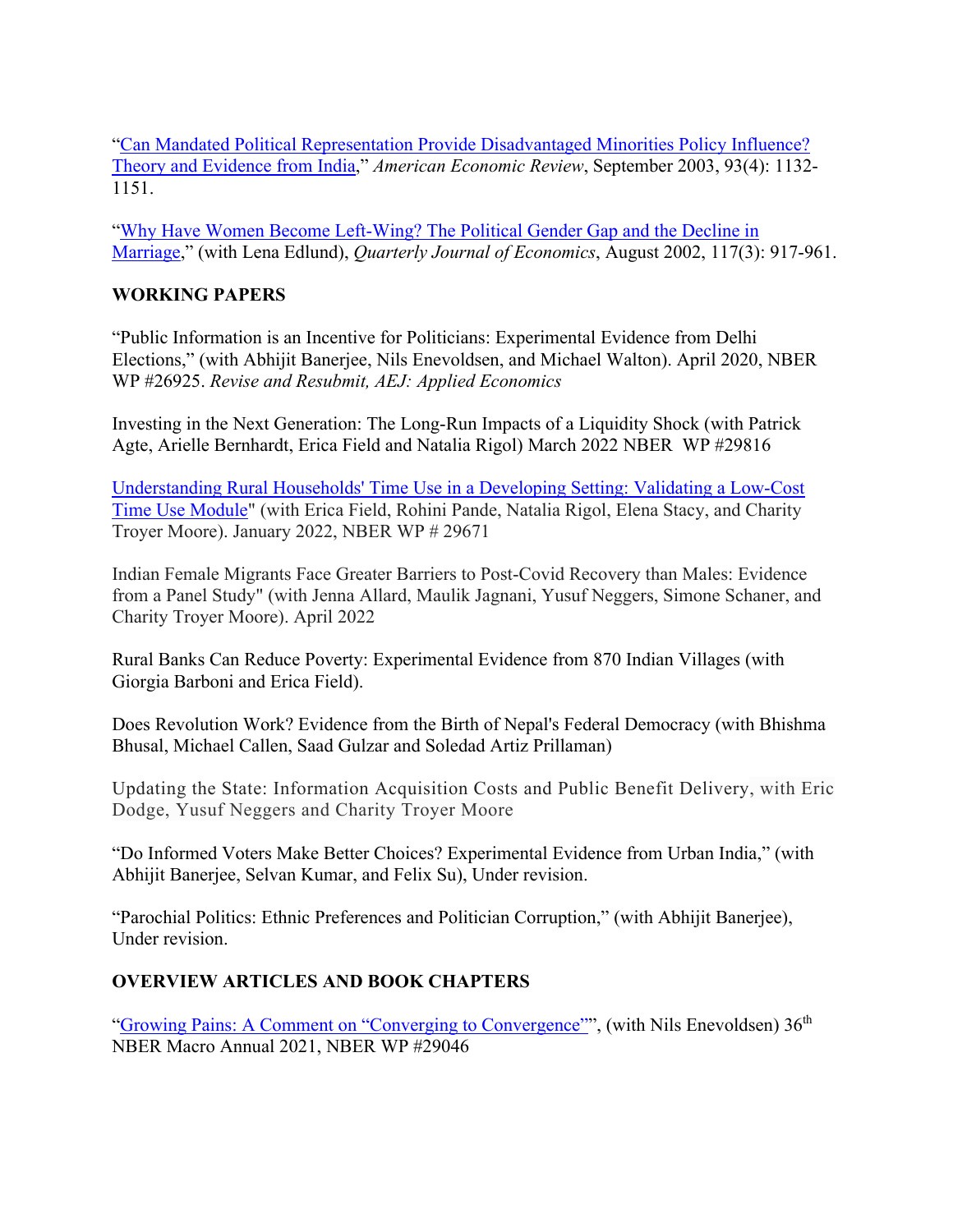["Women and Work in India: Descriptive Evidence and a Review of Potential Policies"](https://cpb-us-w2.wpmucdn.com/campuspress.yale.edu/dist/7/2986/files/2020/11/IndiaFLFP_WorkingPaper_IPF_10May2019_clean.pdf) (with Erin Fletcher, Charity Troyer Moore), *India Policy Forum, Brookings/NCAER,* 2018/19, Vol 15.

["The Solvable Challenge of Air Pollution in India"](https://cpb-us-w2.wpmucdn.com/campuspress.yale.edu/dist/7/2986/files/2019/06/IPF-2017_Solvable-Challenge-of-Air-Pollution-in-India_Greenstone-Harish-Sudarshan-Pande.pdf) (with Michael Greenstone, Santosh Harish and Anant Sudarshan), *India Policy Forum, Brookings/NCAER,* 2017/18, Vol 14.

 ["The Personnel Economics of the Developing State,](https://www.sciencedirect.com/science/article/pii/S2214658X16300034)" (with Frederico Finan, Benjamin Olken). Abhijit Banerjee and Esther Duflo (eds) *Handbook of Field Experiments*, 2017, 2: 467-514.

["Research and Impacts of Digital Financial Services,](https://www.nber.org/papers/w22633)" (with Dean Karlan, Jake Kendall, Rebecca Mann, Tavneet Suri, Jonathan Zinman). NBER Working Paper Series #22633, September 2016.

 ["Microfinance: Points of Promise,](https://research.upjohn.org/up_bookchapters/912/)" (with Erica Field, Abraham Holland), *Contemporary and Emerging Issues*, ed. by Jean Kimmel, W.E. Upjohn Institute for Employment Research, 2016.

["Lower Pollution, Longer Lives: Life Expectancy Gains if India Reduced Particulate Matter](https://www.epw.in/journal/2015/8/special-articles/lower-pollution-longer-lives.html)  [Pollution,](https://www.epw.in/journal/2015/8/special-articles/lower-pollution-longer-lives.html)" (with Michael Greenstone, Janhavi Nilekani, Anant Sudarshan, Anish Suganathan, and Nicholas Ryan), *Economic and Political Weekly*, Vol L No. 8, February 21, 2015.

["Corruption in Developing Countries,](https://www.annualreviews.org/doi/full/10.1146/annurev-economics-080511-110917)" (with Benjamin Olken), *Annual Review of Economics,* July 2012, 4: 479-509*.*

["Politics as a Male Domain and Empowerment in India,](http://www.oxfordscholarship.com/view/10.1093/acprof:oso/9780199830091.001.0001/acprof-9780199830091-chapter-13)" (with Lori Beaman and Alexandra Cirone), Chapter 14 in *The Impact of Gender Quotas: Women's Descriptive, Substantive, and Symbolic Representation,* edited by S. Franceschet, M. Krook, and J. Piscopo, Oxford University Press, 2012.

["Can Informed Voters Enforce Better Governance? Experiments in Low Income Democracies,](https://www.annualreviews.org/doi/10.1146/annurev-economics-061109-080154)" *Annual Review of Economics,* September 2011, 3: 215-237.

["Political Reservation and Substantive Representation: Evidence from Indian Village Councils,](http://www.ncaer.org/publication_details.php?pID=108)" (with Lori Beaman, Esther Duflo, Petia Topalova), *India Policy Forum, Brookings/NCAER,*  2011, Vol 7.

["Gender Quotas and Female Leadership,](https://openknowledge.worldbank.org/handle/10986/9120)" (with Deanna Ford), Background Paper for *World Development Report*, World Bank, 2012.

["Improving Human Health Through a Market-Friendly Emissions Scheme,](https://epod.cid.harvard.edu/publications/improving-human-health-through-market-friendly-emissions-scheme?page=0%2C0%2C0%2C0%2C0%2C0)" (with M.Greenstone, A Krishnan, N. Ryan and A. Sudarshan), *International Seminar on Global Environment and Disaster Management: Law and Society Volume* (Supreme Court of India, MoEF/Law Ministry), 2011.

["Towards an Emissions Trading Scheme for Air Pollutants in India,](https://epod.cid.harvard.edu/publications/towards-emissions-trading-scheme-air-pollutants-india)" (with Esther Duflo, Michael Greenstone and Nicholas Ryan), *Ministry of Environment and Forest*, Government of India, August 2010.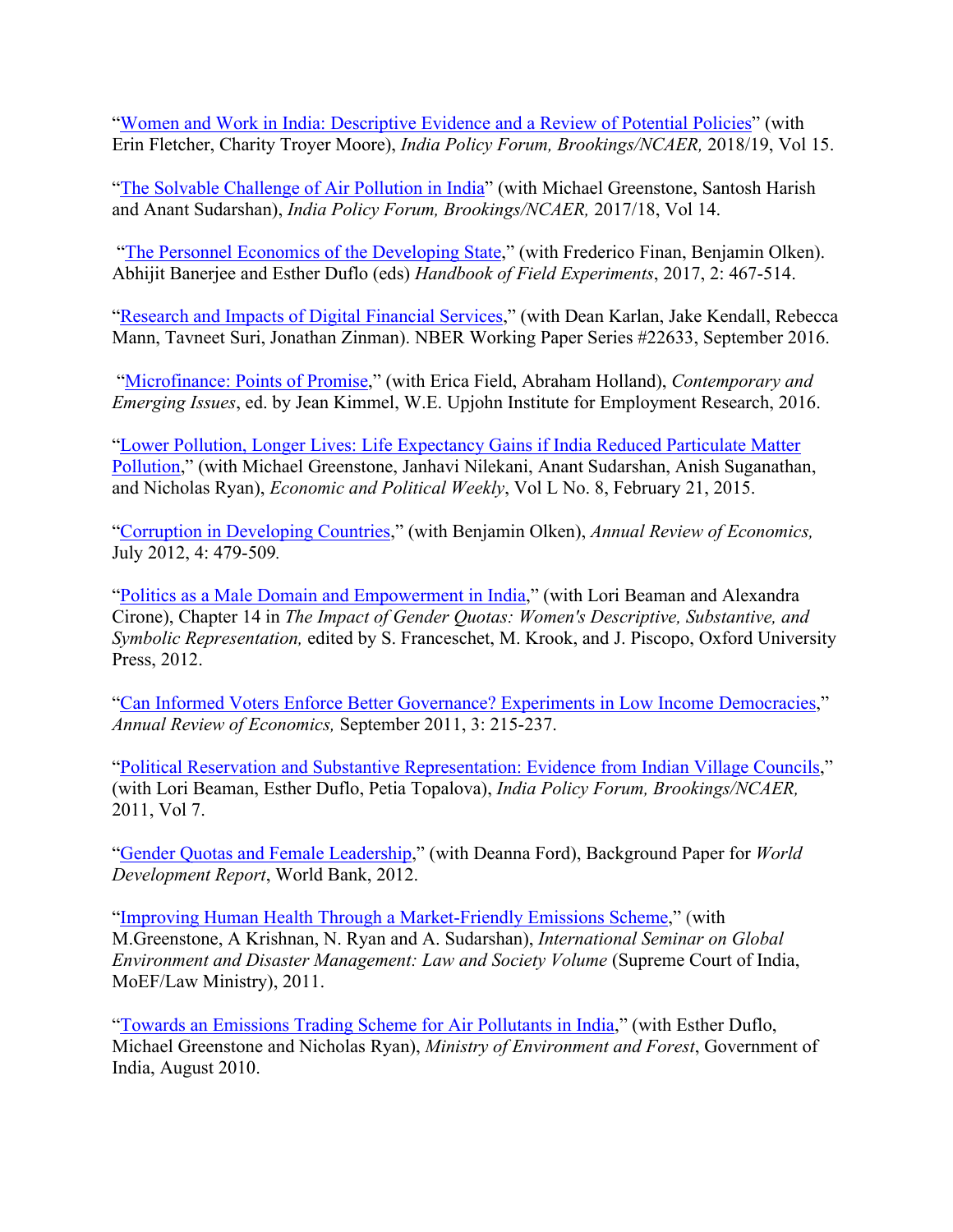["Understanding Political Corruption in Low Income Countries,](https://www.sciencedirect.com/science/article/pii/S1573447107040508)" in *Handbook of Development Economics, Volume 4*, T. Schultz & J. Strauss, Eds., April 2007, pp. 3155-3184.

["Women Politicians, Gender Bias and Policy-Making in Rural India,](https://www.unicef.org/french/sowc07/docs/beaman_duflo_pande_topalova.pdf)" (with Lori Beaman, Esther Duflo and Petia Topalova), Background paper for *State of the World's Children Report*, UNICEF, 2007.

"Institutions and Development: A View from Below," (with Christopher Udry), in *Proceedings of the 9th World Congress of the Econometric Society*, ed. R. Blundell, W. Newey and T. Persson, Cambridge University Press, 2005, pp. 349-403.

### **PUBLISHED CONFERENCE PROCEEDINGS**

["Male Social Status and Women's Work,](https://www.aeaweb.org/articles?id=10.1257/pandp.20181086)" (with Arielle Bernhardt, Erica Field, Natalia Rigol, and Charity Troyer-Moore). *AEA Papers and Proceedings*, 2018, 108: 363-67.

["What Does Reputation Buy? Differentiation in a Market for Third-party Auditors,](https://www.aeaweb.org/articles?id=10.1257/aer.103.3.314)" (with Esther Duflo, Michael Greenstone and Nicholas Ryan), *American Economic Review*, May 2013, 103(3).

["Do Traditional Institutions Constrain Female Entrepreneurship? A Field Experiment on](https://www.aeaweb.org/articles?id=10.1257/aer.100.2.125)  [Business Training in India,](https://www.aeaweb.org/articles?id=10.1257/aer.100.2.125)" (with Erica Field and Seema Jayachandran), *American Economic Review*, May 2010, 100(2): 125-129.

["Segregation, Rent Control, and Riots: the Economics of Religious Conflict in an Indian City,](https://www.aeaweb.org/articles?id=10.1257/aer.98.2.505)" (with Erica Field, Matthew Levinson and Sujata Visari), *American Economic Review*, May 2008, 98(2): 505-510.

["Repayment Frequency and Default in Microfinance: Evidence from India,](https://academic.oup.com/jeea/article/6/2-3/501/2295856)" (with Erica Field), *Journal of European Economic Association*, April-May 2008, 6(2-3): 501-550.

["Banking for the Poor: Evidence from India,](https://academic.oup.com/jeea/article/3/2-3/268/2280907?searchresult=1)" (with Robin Burgess and Grace Wong), *Journal of the European Economics Association*, April-May 2005, 3(2-3): 268-278.

["Participatory Democracy in Action: Survey Evidence from India,](https://academic.oup.com/jeea/article/3/2-3/648/2281515?searchresult=1)" (with Tim Besley, V. Rao), *Journal of the European Economics Association*, April-May 2005, 3(2-3): 648-657.

["The Politics of Public Good Provision: Evidence from Indian Local Governments,](https://academic.oup.com/jeea/article/2/2-3/416/2194944?searchresult=1)" (with Timothy Besley, Lupin Rahman, and Vijayendra Rao), *Journal of the European Economics Association*, April-May 2004, 2(2-3): 416-426.

# **BOOK REVIEWS, COMMENTS AND SHORTER PIECES**

["Water Pollution and Public Health in India: The Potential for a Market-friendly](https://issuu.com/sainit/docs/healthandsouthasiabook/69)  [Approach,](https://issuu.com/sainit/docs/healthandsouthasiabook/69)" (with Michael Greenstone, Raahil Madhok, and Hardik Shah), *Health and South Asia*, South Asia Institute, Harvard University, 2013, pp. 61-65.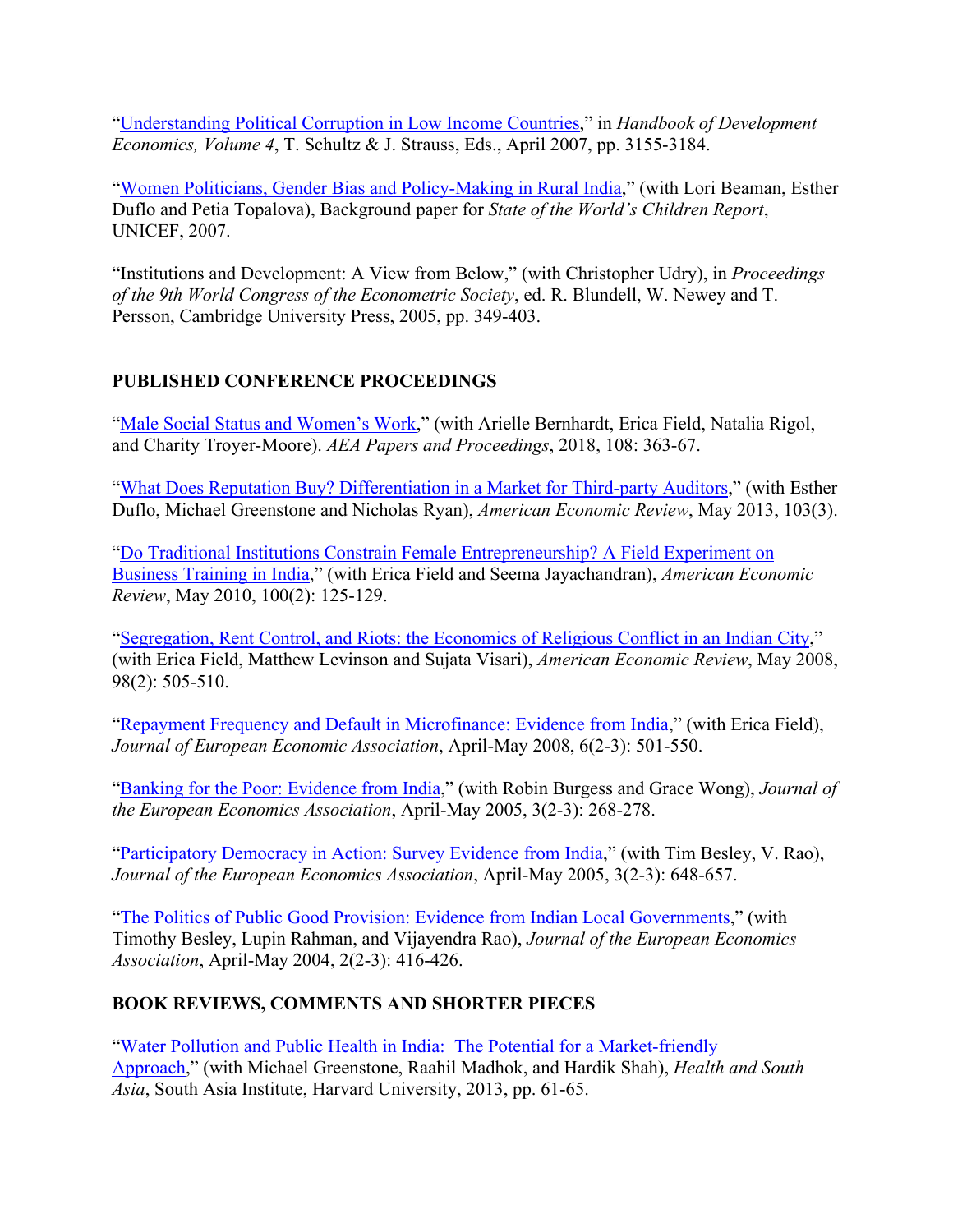["Women in Charge,](https://www.imf.org/external/pubs/ft/fandd/2013/06/pande.htm)" (with Petia Topalova), *IMF Finance and Development*, June 2013, 50(2).

["Choice Not Genes: Probable Cause for the India-Africa Child Height Gap,](https://www.epw.in/journal/2013/34/discussion/choice-not-genes.html)" (with Seema Jayachandran), *Economic and Political Weekly*, August 2013, 48(34): 77-79.

["Introduction to Issue on Malnutrition,](https://academic.oup.com/cesifo/article/58/2/253/360006)" (with Seema Jayachandran), *CESifo Economic Studies*, 2012, 58(2): 253-255.

["Women in a Woeful World,](https://harvardmagazine.com/2009/09/book-review-half-the-sky)" review of *Half the Sky* by Nicholas Kristof and Sheryl WuDunn, in *Harvard Review*, September – October 2009.

"Rural Credit" and "Dams" in *The Oxford Companion to Economics in India*, ed. Kaushik Basu, Oxford University Press, 2007.

["Political Economy of Panchayats in South India,](https://www.jstor.org/stable/4419281?seq=1#metadata_info_tab_contents)" (with Timothy Besley, Vijayendra Rao), *Economic and Political Weekly*, February 24, 2007.

Comment on Jim Levinsohn and Margaret McMillan, "Does Food Aid Harm the Poor? Household Evidence from Ethiopia," in *[Globalization and Poverty](https://press.uchicago.edu/ucp/books/book/chicago/G/bo4234967.html)*, NBER volume edited by Ann Harrison, University of Chicago Press, 2006.

Review of "Annual World Bank Conference of Development Economics," *Journal of Economic Literature*, June 2006.

### **ARCHIVED WORKING PAPERS**

"Read my Lips: The Political Economy of Information Transmission," (with Timothy Besley), STICERD Theoretical Economics Discussion Paper, July 2009.

"Can Voters be Primed to Choose Better Legislators? Evidence from Voter Campaigns in India," (with Abhijit Banerjee and Donald Green), July 2016.

### **SELECTED POPULAR WRITING AND OPEDS**

"A New Home for Extreme Poverty: Middle Income Countries" (with Vestal McIntyre and Lucy Page), *The New York Times,* January 28, 2019.

"Why Aren't India's Women Working" (with Charity Troyer Moore), *The New York Times,* August 23, 2015.

"Data Poverty Makes it Harder to Fix Real Poverty" (with F.M. Blum), *Monkey Cage Blog Washington Post,* July 20, 2015.

"In Indian Villages, the Power of a Powerful Woman", *The New York Times,* January 14, 2015.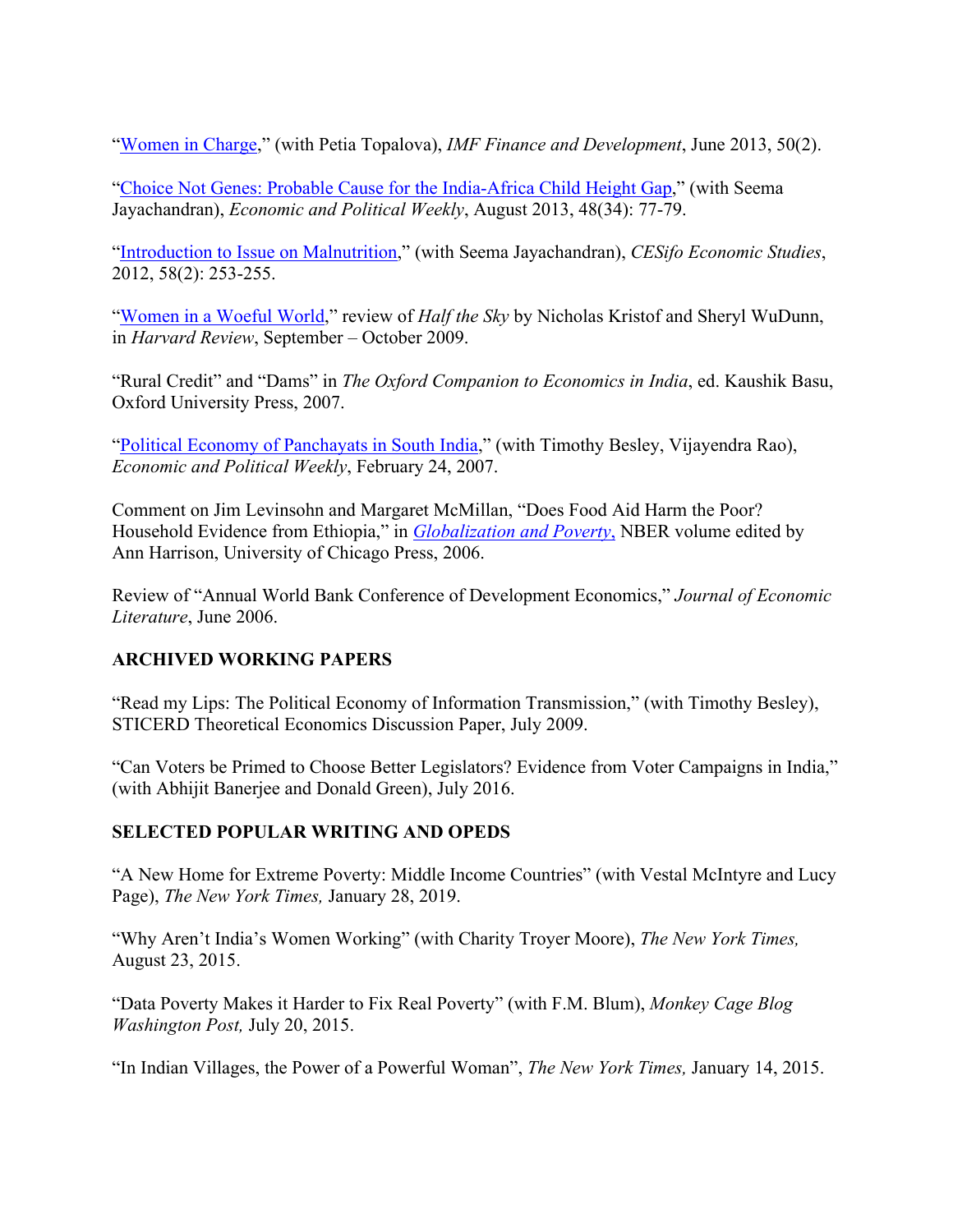"Keeping Women Safe: Addressing the Root Causes of Violence Against Women in South Asia", *Harvard Magazine*, January 2015.

"The Youngest are Hungriest" (with Seema Jayachandran), *The New York Times,* Aug 8, 2014.

"India's Particulate Problem" (with Michael Greenstone), *The New York Times,* Feb 9, 2014.

### **MAJOR RESEARCH FELLOWSHIPS**

| 2021          | PayDash: Improving Last-Mile Access to Information on Social Program               |
|---------------|------------------------------------------------------------------------------------|
|               | Delivery, USAID DIV (7200AA21FA00014)                                              |
| 2020          | Experimental Evaluation of a Flood Forecasting Tool: King's Climate Initiative,    |
|               | Tides Foundation, IGC (593988; TF2011-095636; GR-1721);                            |
| 2020          | A Tough Call: Understanding the Impact of Mobile Technology on Women's             |
|               | Work, Gender Gaps and Social Norms IZA (GA-5-556)                                  |
| 2019          | A Tough Call: Understanding the Gendered Impact of Mobile Technology in            |
|               | Low-Income Communities (SES-1949522)                                               |
| $2019 - 2024$ | Research and Evidence for Nepal's Transition: Supporting portfolio-wide learning   |
|               | to programme adaptively, Department for International Development (DFID<br>300785) |
| 2018          | Is Better Access to Information Effective in Improving Labor Market Outcomes?      |
|               | Experimental Evidence, National Science Foundation (SES-1824465)                   |
| $2017 - 2020$ | Understanding the barriers to and impacts of women's cell phone adoption in        |
|               | India, Bill and Melinda Gates Foundation (OPP1173756)                              |
| $2017 - 2019$ | Policy Diagnostics for Civil Servants: Using Economic Theory and Evidence to       |
|               | Get Things Done, Bill and Melinda Gates Foundation                                 |
| $2017 - 2018$ | Can Strengthening Women's Financial Control Influence their Work Decisions?        |
|               | (FIP SA13137AA)                                                                    |
| $2017 - 2018$ | Governance Capacity and Political Selection, DfID (A0014-20198)                    |
| $2016 - 2018$ | Can Smart Technology Systems Improve Direct Benefit Transfer Performance           |
|               | and Increase Participation? Abdul Latif Jameel Poverty Action Lab (5710004115)     |
| $2015 - 2020$ | Smart Payment Schemes as a Gateway to Women's Financial Inclusion and              |
|               | Socioeconomic Empowerment, Bill and Melinda Gates Foundation                       |
|               | (OPP1135354)                                                                       |
| 2015          | Evaluating the Promise of Microfinance for the Poor: Evidence from Rural India,    |
|               | John Templeton Foundation for Microfinance (29675)                                 |
| $2014 - 2017$ | Empowering Women through Public Policy, IZA (GA-C3-RA5-298)                        |
| $2013 - 2017$ | Building Capacity to Use Research Evidence, DFID-UK (PO-6490)                      |
| $2013 - 2014$ | Can Anti-Poverty Programmes be Designed to Improve Women's Psycho-Social           |
|               | Health, Department for International Development (201227-135)                      |
| $2012 - 2018$ | The Impact of Microfinance on Health: Experimental Evidence from India,            |
|               | National Institute of Health (1R01HD069546-01A1)                                   |
| $2011 - 2014$ | Evaluating the Returns to Rural Banking: Village and Household Evidence from       |
|               | Southern India, National Science Foundation (SES-1123899 and SES-1066006)          |
| $2011 - 2012$ | Long-Run Effects of a Public Housing Program on Occupational Opportunities         |
|               | and Economic Outcomes, US Department of Labor (DOLB119K32540)                      |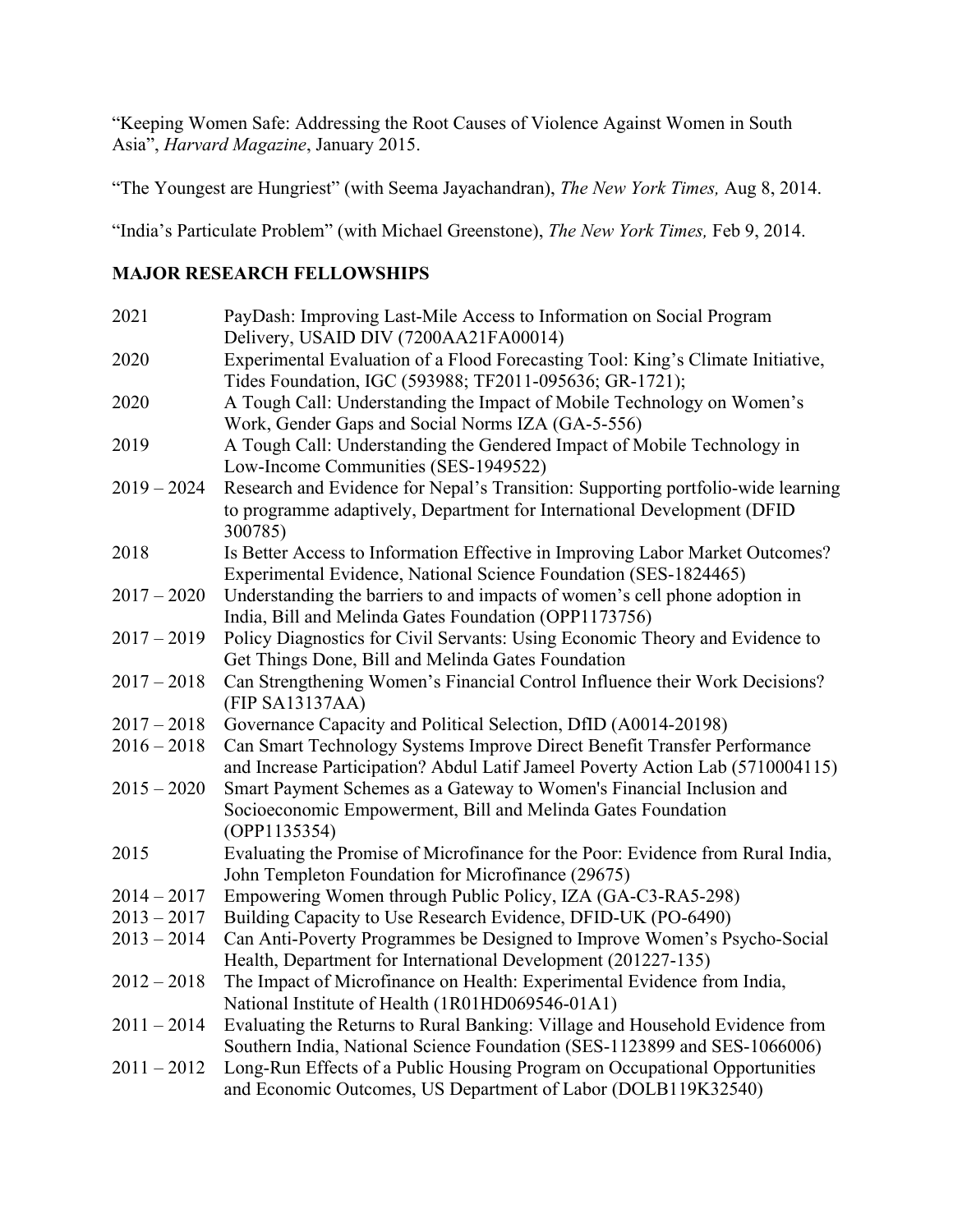|               | 2010 – 2011 Designing Microfinance to Enable Consumption Smoothing: Evidence from  |
|---------------|------------------------------------------------------------------------------------|
|               | India, US Department of Labor (DOLJ109K31204)                                      |
|               | 2008 – 2011 Location Matters: Social Networks, Neighborhood Effects, and Economics |
|               | Development in Urban India, National Science Foundation (SES-0752792)              |
| $2004 - 2008$ | Empirical Studies in the Political Economy of Development, NSF (SES-0417634)       |
| $2003 - 2004$ | SGER: Topics in the Political Economy of Inequality, NSF (SES-0035601)             |
| $2001 - 2002$ | The State, Family, and Redistribution, NSF (SES-0114939)                           |
|               |                                                                                    |

#### **KEYNOTE ADDRESSES AND LECTURES**

World Bank South Asia Conference, Keynote May 2022 Notre Dame 50 years of women undergraduates, April 2022 Distinguished Lecture Series, Sam Houston University October 2021 Vinod Chowdhury Memorial Lecture, St. Stephen's College September 2021 Trinity TIME Lecture, September 2021 EADI Dudley Seers Lecture, July 2021 International Economic Association Plenary Lecture, July 2021 Marshall Lecture, European Economic Association 2021 Economica Coase Lecture, LSE 2020 Distinguished Lecture in Social Sciences, Institute of Advanced Studies Tolouse, 2018 Keynote Lecture, Liberal Arts College Development Economics Conference, September 2018 Keynote Lecture, German Development Economics Association, June 2018 State of the Art Lecture, Canadian Economic Association, May 2018 Keynote Speech DEVPEC Conference, Stanford, May 2017 La Caixa Public Lecture, Barcelona, March 2017 Indian Statistical Institute's annual Growth and Development Conference, December 2016 Faculty, 15th Luca d'Agliano Summer School in Development Economics, September 2016 Invited Session, Brocher Summer Academy in Population-level Bioethics: Ethical Issues in Randomized Trials in Development Economics and Health Policy, Switzerland, June 2016 Keynote Speech, European Association of Environmental and Resource Economists Annual Conference, Switzerland, June 2016 Kiel Institute, Course on Political Economy of Development, May 2016 Gender Quotas and Women's Leadership, Development Day Stockholm Institute of Theoretical Economics, June 2014 Birger Lecture, Tufts University, April 2014 Invited Session on Poverty and Shared Growth, Indian Econometric Society Golden Jubilee Conference, December 2013 Keynote Speech, National Workshop of Monitoring and Evaluation of Rural Livelihoods Programmes, New Delhi, August 2013 Invited Lecture, Stanford Graduate School of Business Inaugural SEED Conference, 2012 Keynote Speech, Emerging Markets Forum, Smith School of Business, Maryland, 2012 Keynote Speech, Land Institution and Economic Development Conference, Hangzhou, 2011. Committee on Status of Women in Economics (COSME) Lecture, Spanish Economic Association Meetings, 2010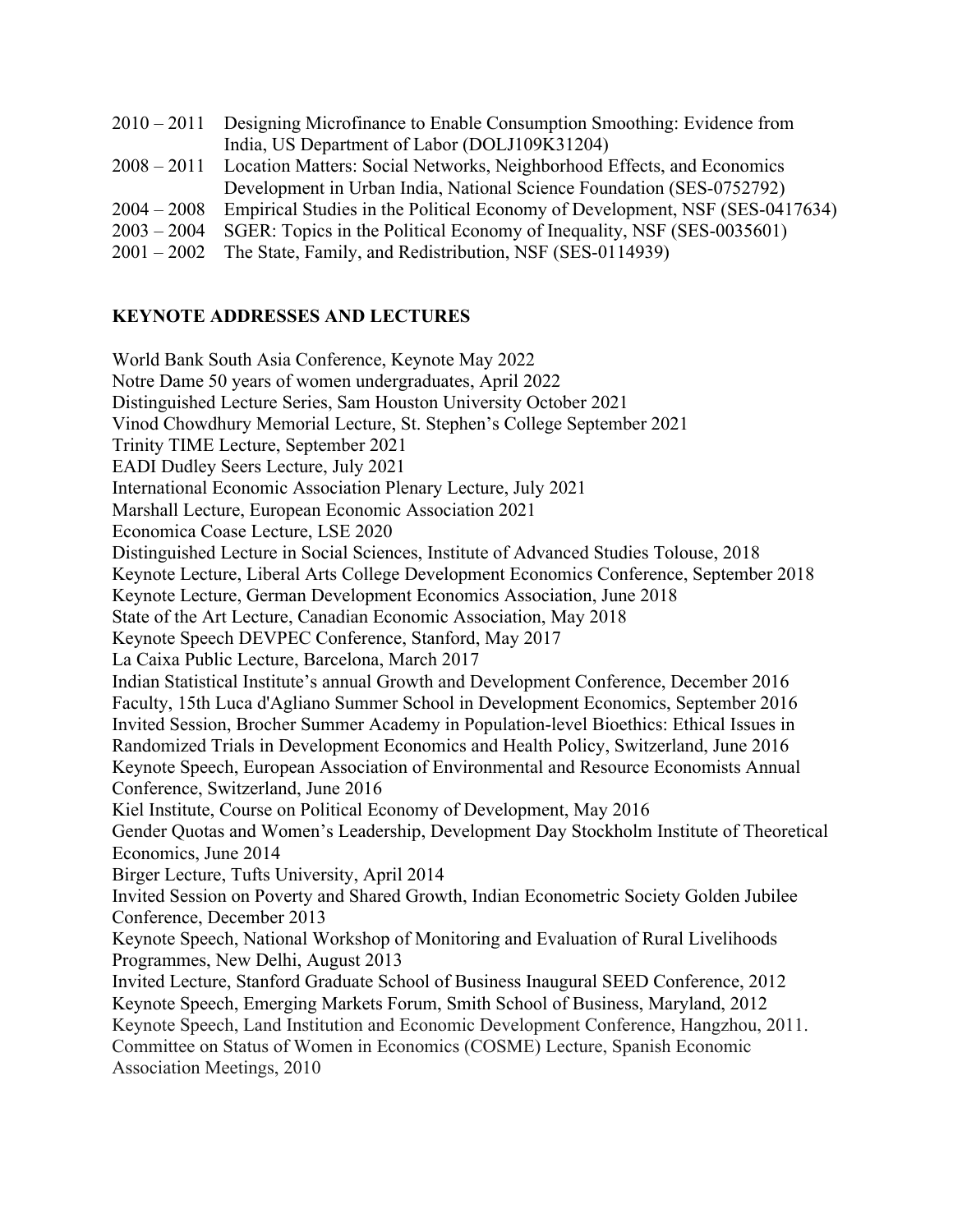### **CONFERENCE ORGANIZATION**

Program Committee, BREAD Conference NYU May 2021

Program Committee, NBER Gender Conference June 2021

Co-organizer, Barcelona GSE Summer Forum: Advances in Micro Development Economics, 2014-2017

Program Committee, Econometric Society Program Committee (Asia: 2012; North America: 2015, 2016)

Co-Organizer, NEUDC Harvard, 2007 and 2013

Co-organizer, Governance Issues in Environmental Policy Making, San Servolo, 2012 Co-organizer, *CESifo* Conference on Malnutrition in South Asia, 2011

Program Committee, NBER/BREAD Development Conference, 2010 and 2016

Co-Organizer, Radcliffe Conference on Theory and Experiments in Political Economy, 2009

Program Committee, European Economic Association, 2004, 2006, 2007

### **BOARD AND ADVISORY PANEL SERVICES**

- 2012 2018 Executive Committee, Bureau for Economic Analysis of Development (BREAD)
- 2014 Advisory Panel, World Development Report, World Bank
- 2010 2015 Board Member at Institute for Financial Management and Research (IFMR)
- 2010 2011 Research Associate, Governance Group, International Food Policy Research Institute
- 2010 Member, ADBI Review Panel,
- 2008 2011 Board Member at Large, Committee on the Status of Women in the Economics Profession (CSWEP),
- 2008 2010 Member, NSF Economics Panel

### **PHD DISSERTATION SUPERVISION (WITH INITIAL PLACEMENT)**

- 2004 Laila Haider (NERA/LSE Government)
- 2005 Sujata Visaria (Boston University)
- 2006 Siddharth Sharma (World Bank)
- 2007 Lori Beaman (Northwestern), Kate Sims (Amherst), Afua Branoah Banful (IFPRI), Madiha Afzal (Maryland Public Policy)
- 2009 Oendrila Dube (NYU Political Science), Sandip Sukhtankar (Dartmouth), Ngoc Anh Tran (Indiana Public Policy)
- 2010 Sharon Barnhardt (IFMR India)
- 2011 Eliana Carranza (World Bank), Martin Kanz (World Bank)
- 2012 Arturo Aguilar (ITAM), Supreet Kaur (Columbia), Robyn Meeks (Michigan), John Papp (Highbridge Capital Management)
- 2013 Jessica Leight (Williams)
- 2014 Anitha Sivasankaran (Mathematica)
- 2015 Maria Cecilia Acevedo (World Bank), Mahnaz Islam (Amazon), Martin Rotemberg (NYU), Elizabeth Walker (NERA)
- 2016 Yusuf Neggers (Post-doc, Brown University)
- 2017 Soledad Artiz Prillaman (Stanford Political Science), Tomoko Harigaya (Precision Agriculture for Development), Sara Lowes (Bocconi), Shayak Sarkar (UC Davis)